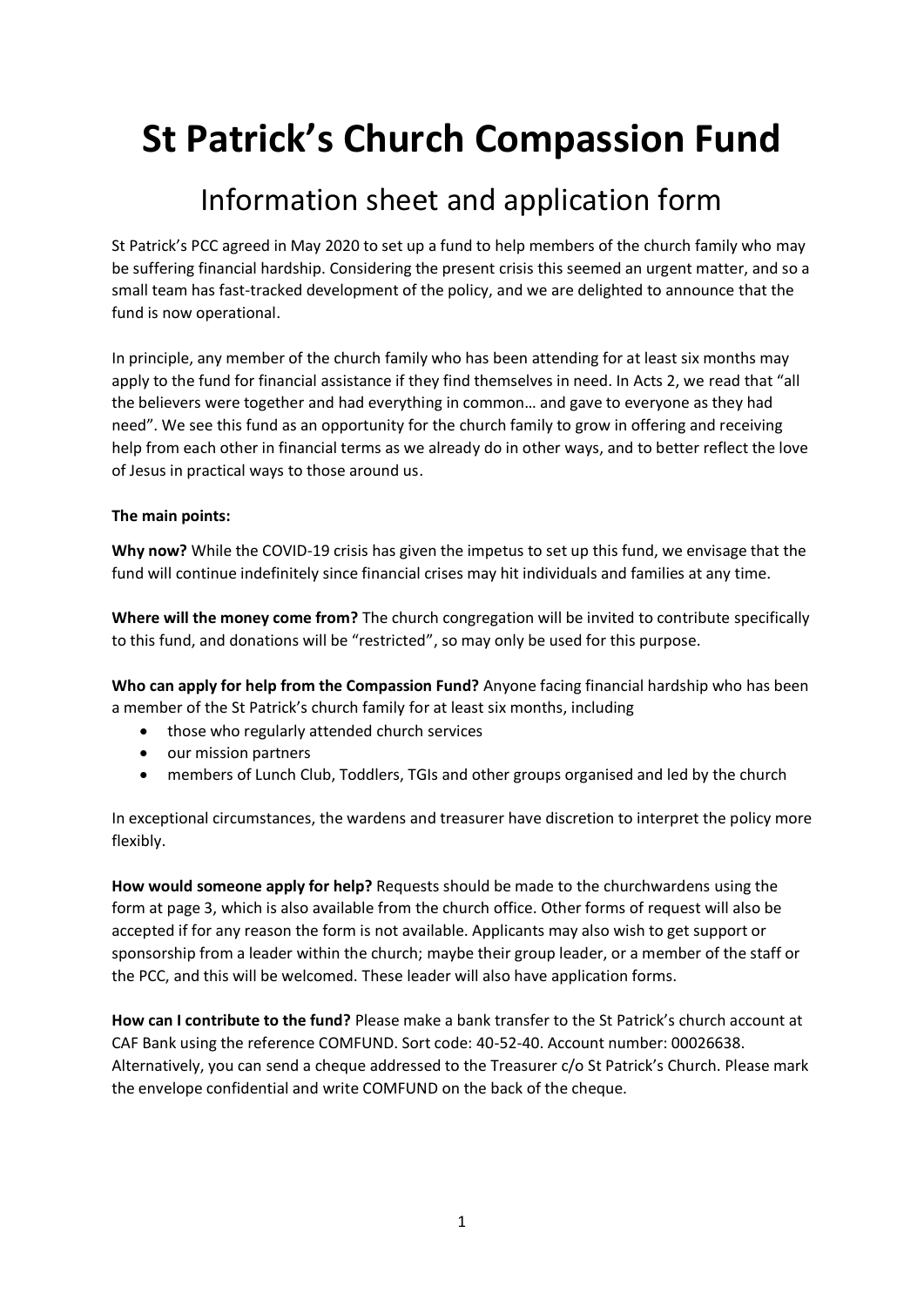#### **Further questions and answers:**

#### **Q1: Can someone make more than one request?**

A. Yes.

#### **Q2: Can someone make a request on behalf of someone else without their knowledge?** A. No.

#### **Q3: What sort of things are eligible for financial support?**

A. Many things, and the list could be endless. Gifts from the fund might include, for example, a lump sum to buy a washing machine or cooker; the cost of an air ticket to visit a dying relative; or monthly payments to help tide a family over a difficult period before longer term relief becomes available.

#### **Q4: Who will make the decision whether to grant a gift under the Compassion Fund?**

A. Applications will be assessed by at least two of three individuals; namely the two churchwardens and the Treasurer.

#### **Q5: Will the Vicar be involved in the decision making?**

A. No. However, the vicar will be informed of applicants and beneficiaries, for pastoral reasons.

#### **Q6: What about confidentiality?**

A. Applications will be treated with utmost confidentiality. Donors to the fund will neither be named to beneficiaries nor given any details about beneficiaries.

#### **Q7: What if the fund runs out of money?**

A. The wardens will decide when it is appropriate to go to the congregation to request further donations.

#### **Q8: What happens to the money in the fund if it is not needed, and the fund is closed?**

A. In that exceptional circumstance the PCC would decide what to do with any funds remaining. Donors will be informed at the time of donating that this is a theoretical possibility.

#### **Q9: A warning appears on my screen if I try to transfer money to St Patrick's Church bank account – what should I do?**

A. As CAF Bank is not very large, when making a bank transfer to St Patrick's from one of the six largest banks, you may see a warning on your screen saying that it does not recognise St Patrick's Church as a payee. This is a directive introduced in March 2020 and you should double check that you have entered the sort code and account number correctly. If you have, it is safe to proceed with the transfer.

If you have further questions please email our churchwardens, details at: [https://www.stpats.org.uk/Groups/326303/Staff\\_and\\_Leadership.aspx](https://www.stpats.org.uk/Groups/326303/Staff_and_Leadership.aspx)